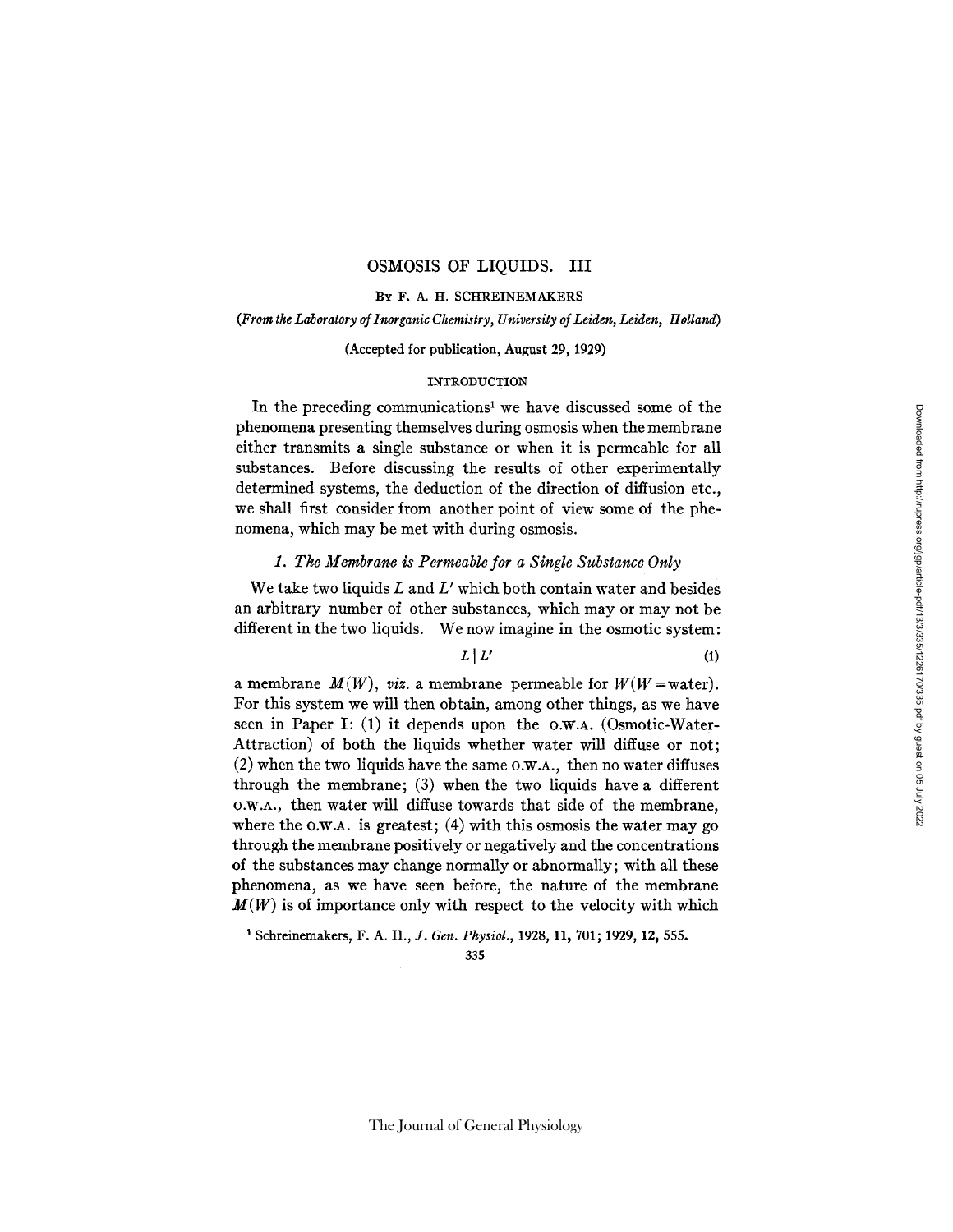the water diffuses, not, however, with respect to the direction of the diffusion; this namely is determined only by the o.w.A. *(viz.* the difference) of the two liquids.

We may also deduce this quite simply in the following way. For this purpose we imagine between the liquids  $L$  and  $L'$  an impervious wall in which are two openings; in one opening we bring a membrane A and in the other a membrane  $B$ ; we imagine that both these membranes are permeable for water only. We then get a system, which we shall represent by (2).

$$
L \begin{bmatrix} A \\ L' \end{bmatrix}
$$
 (2)

Now we imagine these membranes so far apart from each other, that they can function independently of one another. If the water now did not diffuse through both membranes in the same direction, but through  $A$  in one and through  $B$  in the other direction, then a "circular current" of water would arise in (2). When the quantities of water diffusing through these membranes differ, then  $L$  and  $L'$  change their compositions, so that at last the system comes in a state of equilibrium; then the circular current will disappear. If, however, we regulate the surfaces of the membranes in such a way, that through the one as much water will diffuse towards the left as through the the other towards the right, then  $L$  and  $L'$  do not change their compositions and we get an eternal circular current. As we assume, however, that this is not possible, we may conclude that the water must diffuse through both membranes in the same direction.

If, therefore, we have a membrane permeable for water only, it will be only the O.W.A. of the two liquids which determines the diffusion-direction of the water; the nature of the membrane only influences the velocity of the diffusion.

Everything we have discussed above for the osmosis of water also obtains for any other substance S through a membrane  $M(S)$ , *viz.* through a membrane which is permeable only for the substance S. It then depends only upon the o.s.A. (Osmotic-S-Attraction) of the two liquids as to whether the substance S will or will not diffuse, not upon the nature of the membrane  $M(S)$ ; this only determines the velocity of the diffusion; when both liquids have the same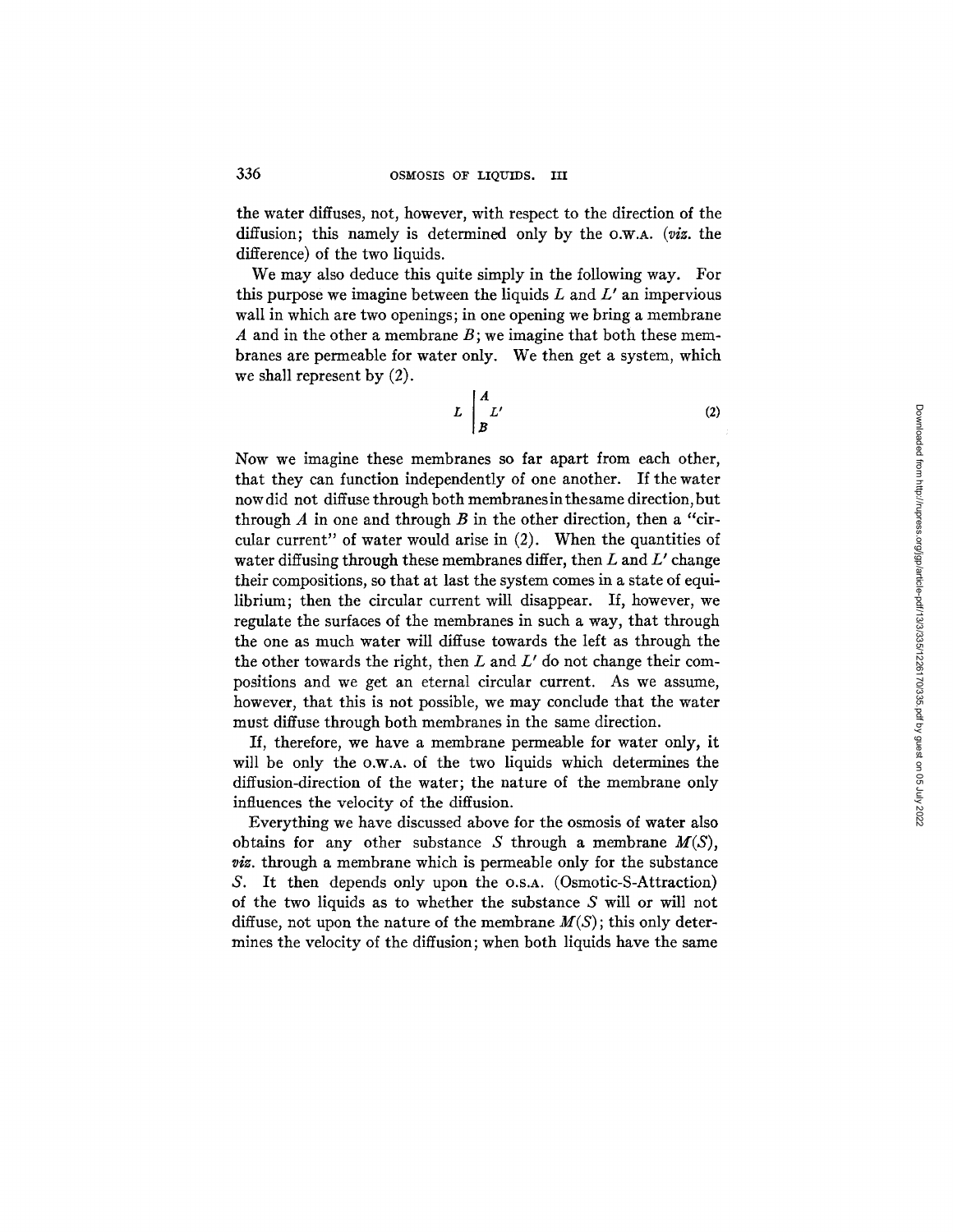O.S.A., then no S diffuses through the membrane; when the liquids have a different O.S.A., then the substance S diffuses towards that side of the membrane, where the O.S.A. is greatest; the substance S may go positively or negatively through the membrane and the concentrations of the substances may change normally or abnormally.

In Paper I we have discussed the phenomena which may occur with the osmosis through a membrane permeable for water only. All this obtains also, however, for the osmosis of the substance  $X$ through a membrane  $M(X)$ , *viz.* a membrane permeable for the substance  $X$  only. In these considerations the o.W.A. of the two liquids must then be substituted by their o. x. A. and the isotonic  $W$ -curves



FIG. 1. This figure originally appeared as Fig. 2 in Paper I (J. Gen. Physiol., 1928, ll, 702).

by isotonic  $X$ -curves. An isotonic  $W$ -curve represents the liquids having the same O.W.A.; its two terminating points are situated on the sides *WX* and *WY* of the concentration-diagram (Fig. 1). An isotonic X-curve represents the liquids having the same o.x.A.; its two terminating points are situated, however, on the sides *XW*  and *XY* of the diagram. Of course the same obtains also for the osmosis of the substance Y through a membrane  $M(Y)$ ; then the O.W.A. of the two liquids must be substituted by their O.Y.A. and the isotonic  $W$ -curves by isotonic  $Y$ -curves, the terminating points of which are now situated on the sides *YW* and *YX* of the diagram.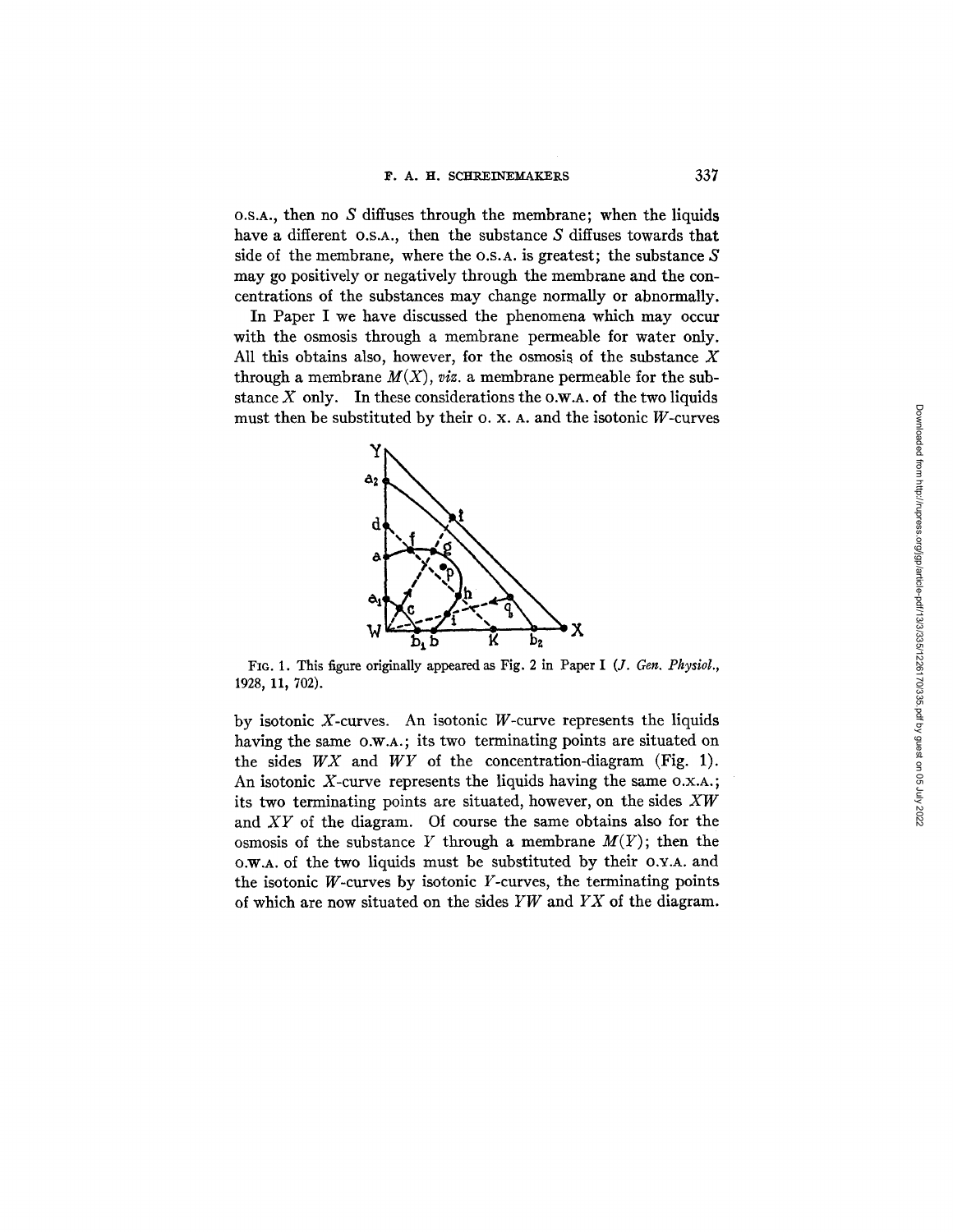# 338 OSMOSIS OF LIQUIDS. III

# *2. The Membrane is Permeable for All Substances. Congruent and Incongruent Osmosis*

When in a system we insert a membrane permeable for a single substance only, then the direction in which this substance will diffuse is independent of the nature of the membrane. If, however, we bring a membrane into that system, permeable for all substances, then, as we shall see further on, the nature of the membrane will indeed play a part; already in Paper II some examples have shown us that the form of the osmosis-path of a system is dependent upon the membrane; in following communications we shall discuss some more examples of it.

We are now going to ask: in which directions will the substances diffuse, when a membrane  $M(n)$ , *viz*. a membrane permeable for all substances, is brought into a system. In order to concentrate our thoughts, we take the osmotic system:

$$
L | L'
$$
  
0. x. A, 0. y. A, 0. w. A. (3)

in which  $L$  and  $L'$  are two liquids of which the composition is known and containing the substances  $X+Y+W$ . These liquids have a definite o.x.A., o.Y.a., and o.w.A. We now assume that the leftside liquid has a greater o. x. A. than the right-side liquid; this has been indicated in (3) by the first arrow, as this points towards that side of the membrane where the O.X.A. is greatest. If we bring a membrane  $M(X)$  in system (3), then the substance X will also diffuse in the direction of the first arrow, viz., towards the left.

The second arrow indicates that we suppose that the O.Y.A. on the right side of the membrane is greater than on the left side; when we bring a membrane  $M(Y)$  in the system, then the susbtance Y will diffuse also in the direction of the second arrow, *viz.,* towards the right.

The third arrow indicates that we suppose that the O.W.A. on the right side is greater than on the left side; consequently, through a membrane  $M(W)$  the water will also diffuse towards the right. Therefore, the arrows in (3) have two meanings, of which the one follows from the other, namely: they point towards that side of the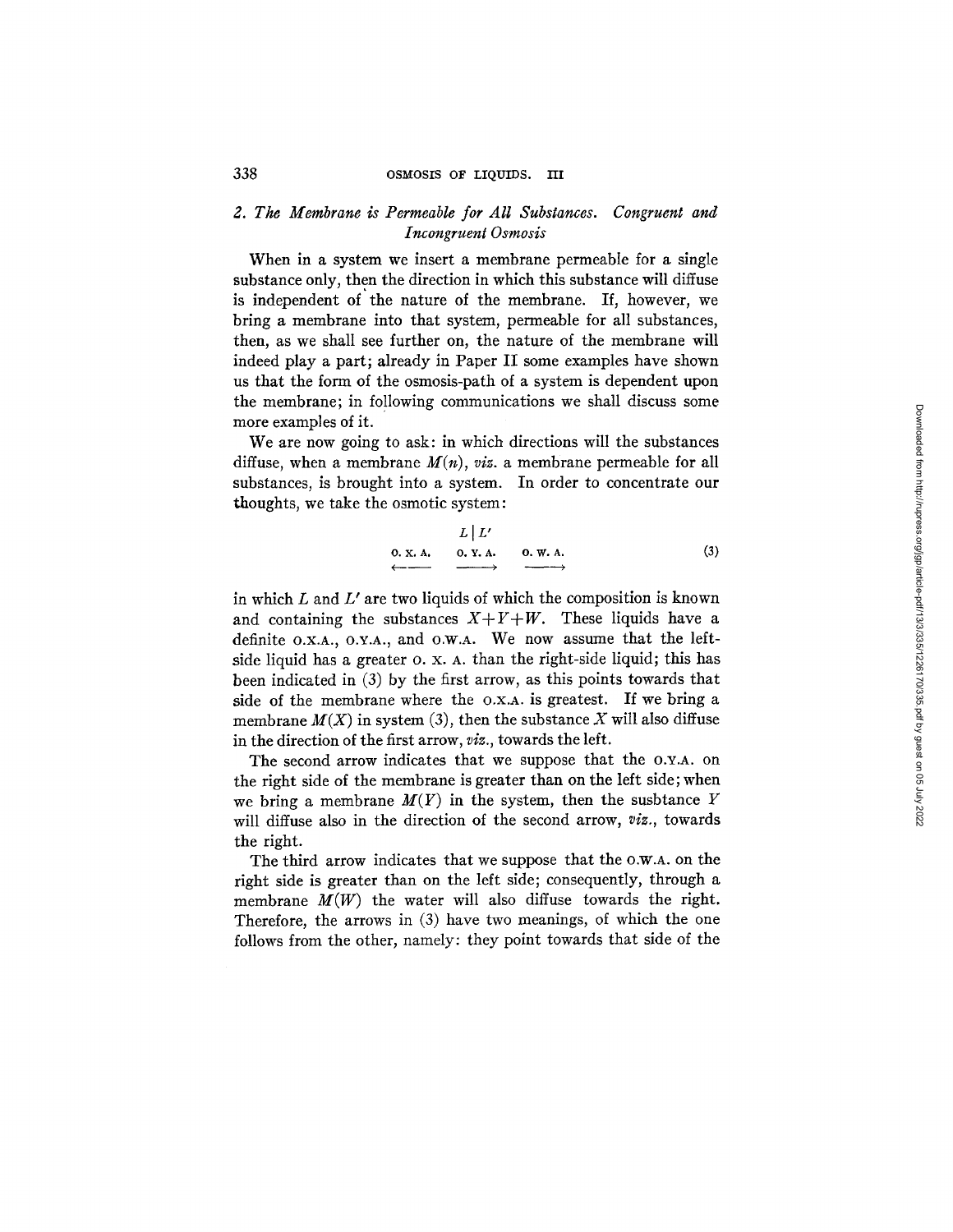membrane, where the O.A. of a substance is greatest; they indicate the direction in which a substance diffuses through a membrane permeable for this substance only.

In system  $(3)$ , therefore, the substance X will, according to our supposition, diffuse through a membrane  $M(X)$  towards the left, the substance Y through a membrane  $M(Y)$  and the water through a membrane  $M(W)$  towards the right.

What will happen now when we bring a membrane  $M(n)$  in system (3), so that all substances diffuse at the same time? Perhaps we might think that the substances must in this case also diffuse according to the arrows in (3), *viz.* from smaller towards greater o.A.; consequently  $X$  towards the left and  $Y$  and  $W$  towards the right; this is certainly possible, but not necessary; for in the case of this diffusion the nature of the membrane  $M(n)$  will play a part.

If we omit the signs  $>$  or  $<$ , and also the vertical arrows, and if we only consider the horizontal arrows, *viz.* the directions in which the substances  $X$ ,  $Y$ , and  $W$  go through the membrane, then we may imagine eight cases, *viz.:* 

|     | X     | $\boldsymbol{Y}$ | W |     |
|-----|-------|------------------|---|-----|
| (1) |       |                  |   |     |
| (2) |       |                  |   |     |
| (3) |       |                  |   | (4) |
| (4) |       | -------------    |   |     |
| (5) | ----- |                  |   |     |
| (6) |       |                  |   |     |
| (7) |       |                  |   |     |
| (8) | ->    |                  | → |     |

We call each of these cases a D.T. (diffusion-type); consequently eight D.T.'S may be conceived. If, however, not only the diffusiondirections are considered, but also the velocities with which these substances diffuse, besides positive or negative and normal or abnormal osmosis, then each of the eight D.T.'s consists of an infinity of others. The relations existing between the velocities in these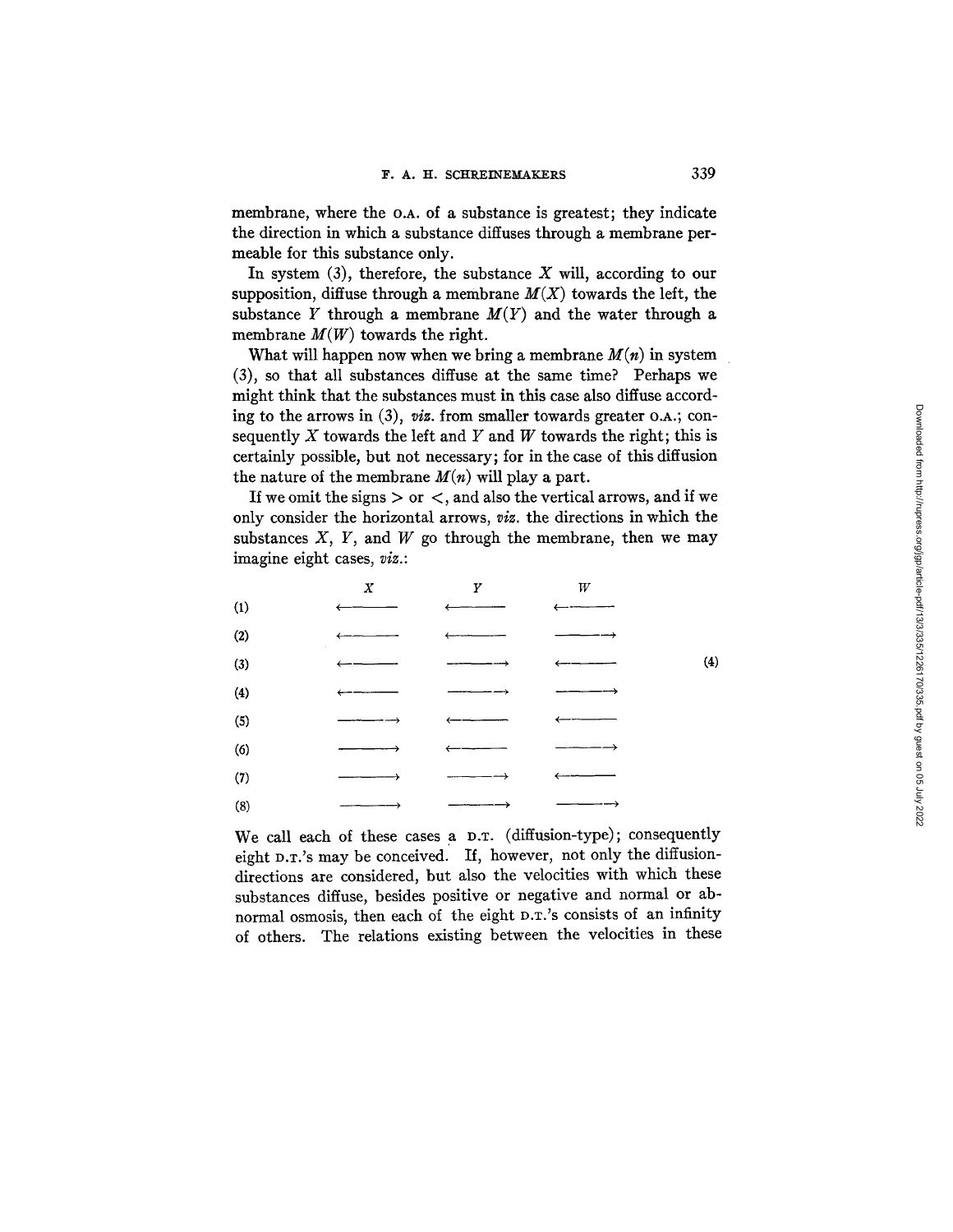D.T.'S will be left out of consideration here. In further discussions we are only going to consider the directions, so that we distinguish eight D.T:'s only.

In order to simplify a closer discussion of the subject, we shall first introduce another term; as it is we have already discussed positive and negative, normal and abnormal osmosis; now we shall distinguish in addition *"congruent"* and "incongruent" osmosis; that is, the substance X diffuses "congruently" through a membrane  $M(n)$ , when it passes through it in the same direction as through a membrane  $M(X)$ ; consequently when  $X$  diffuses from smaller towards greater  $O.X.A$ . The substance X diffuses "incongruently" through a membrane  $M(n)$ , when it passes through it in the opposite direction than when going through a membrane  $M(X)$ ; consequently when X diffuses from greater towards smaller O.X.A.

The same is also said for the substances  $Y$  and  $W$  and of course also for any other substance.

So the arrows in (3) have even a third meaning; they indicate also the congruent direction of each of the three substances, In system  $(3)$ , therefore, the substance X diffuses congruently when it passes through the membrane towards the left, and the substances  $Y$  and  $W$ congruently, when they go towards the right.

If we compare the arrows of system  $(3)$  with the eight D.T.'s of (4), we see that in No. 4 the substances  $X$ ,  $Y$ , and  $W$  go congruently through the membrane; for this reason we call No. 4 the "congruent  $D.T.''$  of system  $(3)$ .

In No. 5 each of the substances *X, Y* and W diffuses, however, in the opposite direction, consequently in incongruent direction; for this reason we call No. 5 the "incongruent D.T."

In the other D.T.'s *viz.*, Nos. 1–3 and Nos. 6–8, congruent as well as incongruent directions appear; we call them the "mixed D.T.'S" of system (3).

We are able to deduce thermodynamically: the incongruent D.T. is not possible; the seven other D.T.'S *(viz.* the congruent and the mixed ones) are possible, *i.e.* thermodynamically admissible; the nature of the membrane determines which of those seven admissible D.T.'s will occur.

We can prove in quite a simple manner that the incongruent  $D$ . T.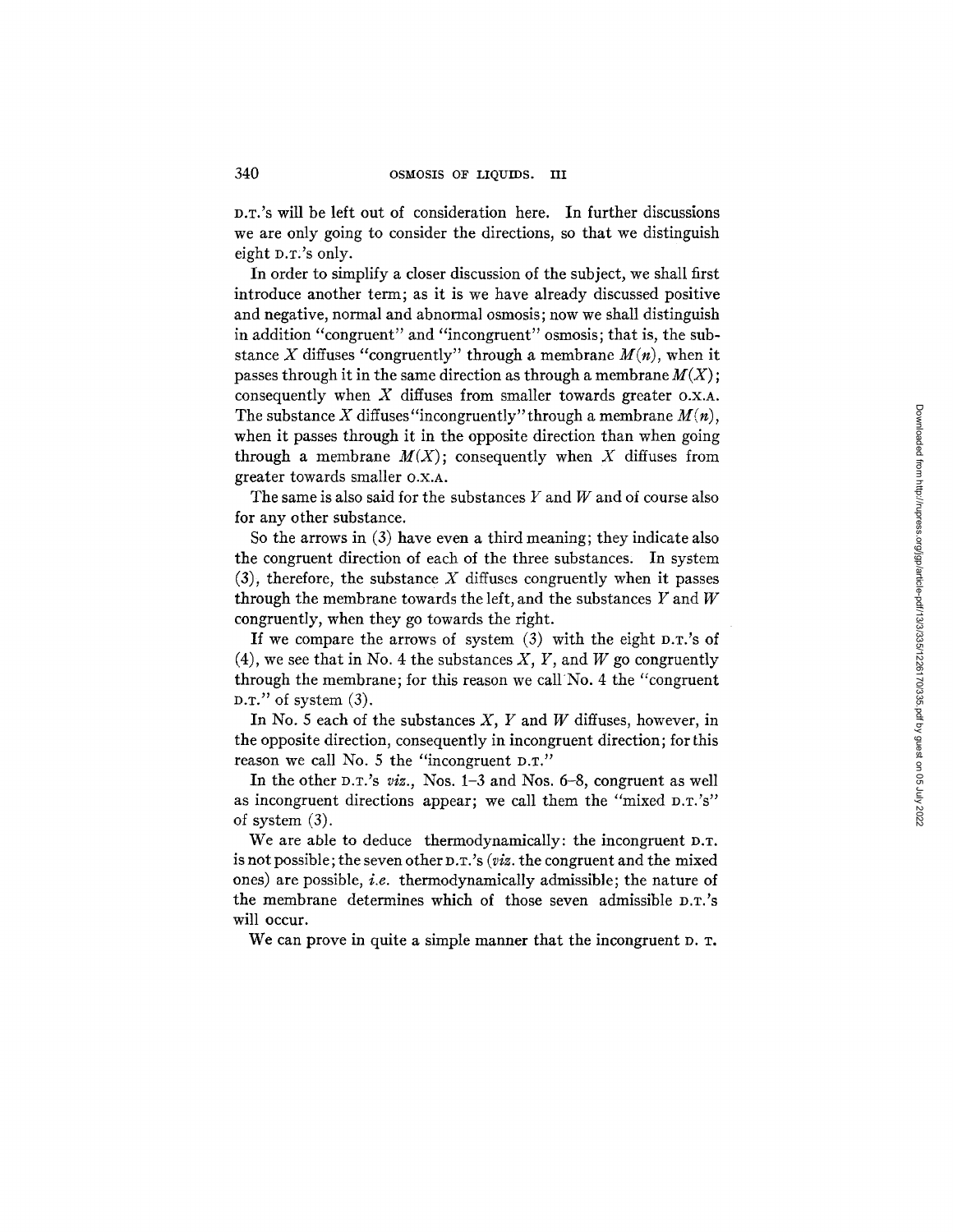is not possible. For this reason we imagine an impermeable wall between the liquids  $L$  and  $L'$ , in which there are four openings; into them we bring the membranes  $M(n)$ ,  $M(X)$ ,  $M(Y)$  and  $M(W)$ . We then get a system which we shall represent by (5). We now imagine the three membranes  $M(X)$ ,  $M(Y)$ , and  $M(W)$  shut off at first, so that they cannot function. When the substance  $X$  diffuses incongruently through the membrane  $M(n)$ , *i.e.* in opposite direction as when diffusing through a membrane  $M(X)$ , we can open up the membrane  $M(X)$  and regulate its surface in such a way that as much X runs through  $M(X)$  in congruent direction as through  $M(n)$  in incongruent

$$
L \qquad \begin{array}{c} M(n) \\ L' \\ M(X) \\ M(Y) \\ M(W) \end{array} \tag{5}
$$

direction; then we get a circular current of the substance  $X$ . As, however, Y and W also run through the membrane  $M(n)$ , the liquids  $L$  and  $L'$  will change their compositions; as the system will at last reach a state of equilibrium, this circular current of  $X$  will also disappear. When, however,  $Y$  and  $W$  both diffuse also incongruently through the membrane  $M(n)$ , we may also open up the membranes  $M(Y)$  and  $M(W)$  and regulate their surfaces in such a way that as much  $Y$  and also as much  $W$  runs in both directions. When, therefore, all substances go incongruently through the membrane  $M(n)$ , we can form a system in which at each moment as much *X, Y,* and W runs in congruent as in incongruent direction. As the compositions of the liquids  $L$  and  $L'$  do not change in this case, we should then get an eternal circular current for each of the substances. So it follows that the incongruent D.T. cannot occur.

The congruent and consequently also the incongruent direction of the substances  $X$ ,  $Y$ , and  $W$  is determined by the O.X.A., the O.Y.A. and the O.W.A. of the two liquids; these O.A.'S, however, depend upon the compositions of the liquids; if we change them, the o.A.'s will also change.

The direction of the arrows in (3) is consequently determined by the composition of the liquids  $L$  and  $L'$ ; for a whole series of compositions the arrows in (3) will, therefore, keep the same direction; for other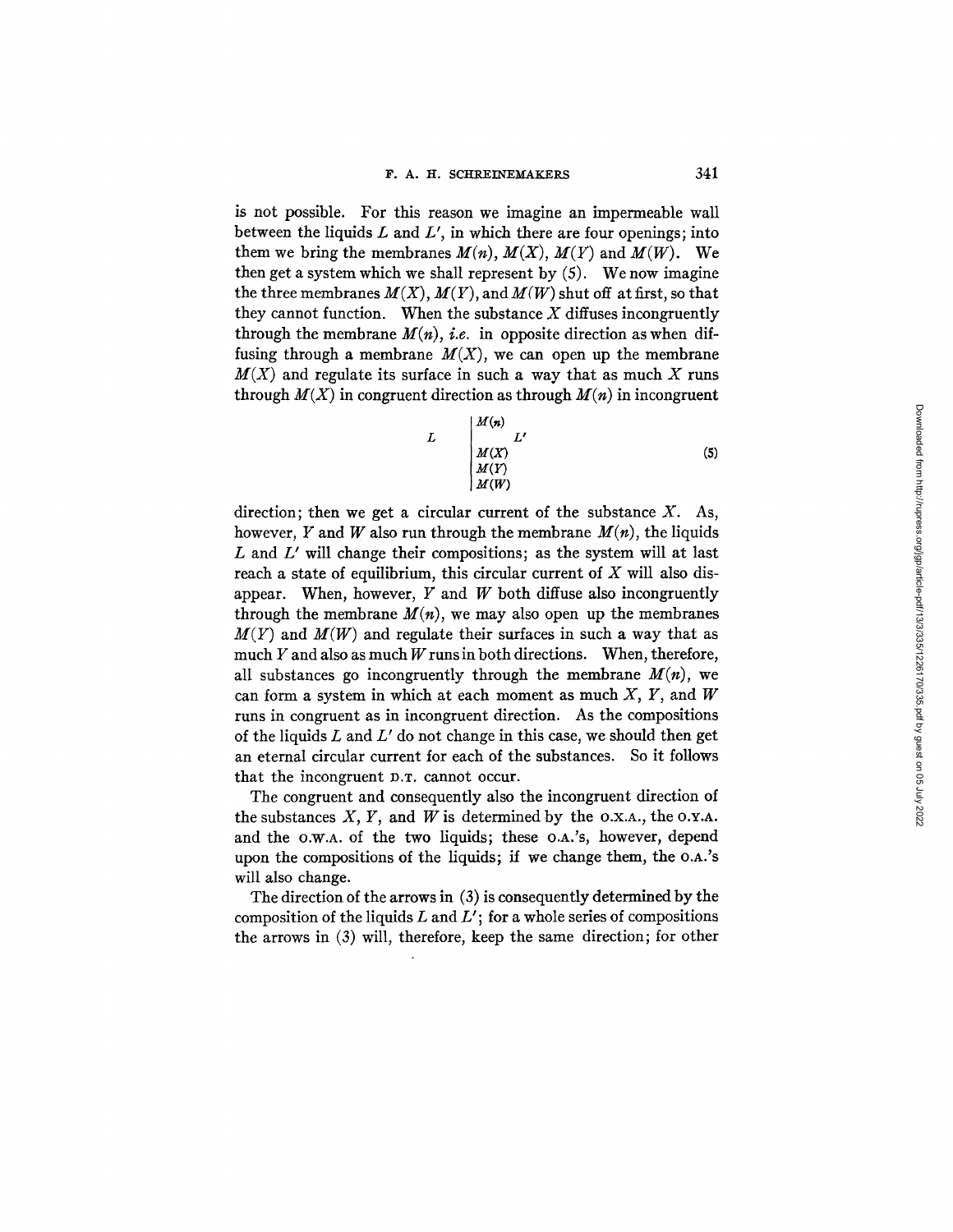compositions, however, one or more of these arrows will change their directions. If, *e.g.*, the O.Y.A. becomes greater on the left side of the membrane than on the right side, we have instead of (3):

$$
0. X. A. \qquad 0. Y. A. \qquad 0. W. A. \qquad (6)
$$

It now appears from (4) that the D.T. No. 2 is congruent and No. 7 is incongruent. When after a further change in the composition of the liquids the O.X.A. becomes smaller on the left side than on the right side, then (6) passes into:

$$
0. X. A. \quad 0. Y. A. \quad 0. W. A. \tag{7}
$$

so that now D.T. No. 6 is congruent and No. 3 incongruent.

So it depends upon the composition of the liquids, which D.T. is incongruent and consequently not possible;<sup>2</sup> so we may say: the composition of the two liquids determines which of the eight D.T.'s is incongruent and, therefore, not possible; the nature of the membrane determines which of the seven other D.T.'s will occur.

Briefly we shall express this by saying: with the osmosis through a membrane  $M(n)$  everything is possible, except all substances going incongruently through the membrane at the same time. Therefore, the nature of the membrane can have a great influence on the D.T. of a system; we shall briefly discuss some examples in which we have also been able to show this influence experimentally. We represent one of these results by:

$$
X = \text{NaCl} \qquad Y = \text{Na}_2\text{CO}_3 \qquad W
$$
\nD. T. No. 3

\n

This means the following. We took two liquids of definite compositions, containing the substances  $X = \text{NaCl}$ ,  $Y = \text{Na}_2\text{CO}_3$  and  $W =$ water. We found that these substances diffused through some membranes, according to D.T. No. 3, through some other membranes,

2We may show that the D. T.'s No. 1 and No. 8 never can be incongruent.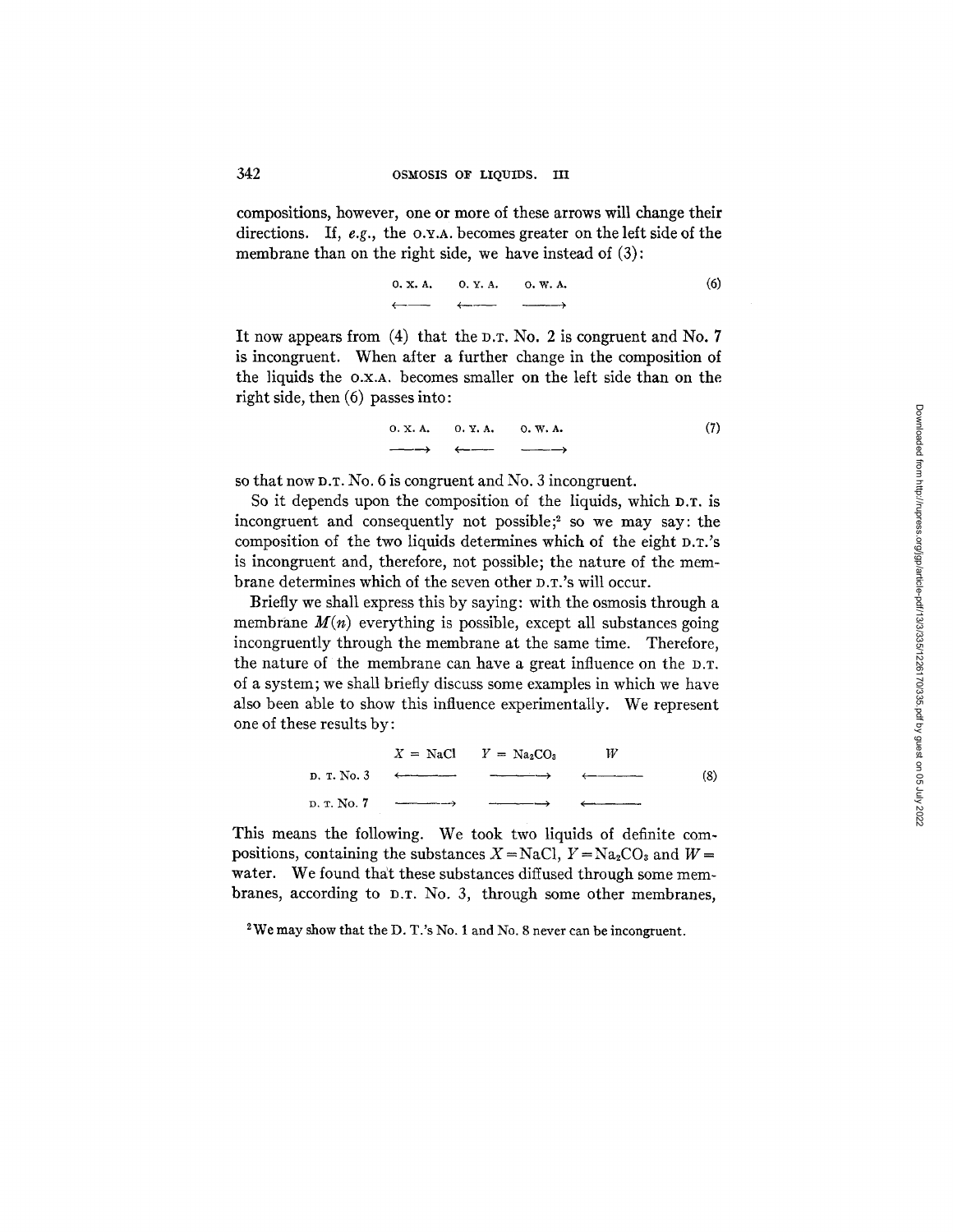however, according to the D.T. No. 7. So the diffusion-direction of the NaCI here changes with the nature of the membrane; one of the diffusion-directions of the NaC1 must be congruent and the other incongruent. However, as long as we do not dispose of a membrane permeable for NaC1 only, it is not possible to find out which direction is the congruent and which the incongruent.

In (8) only the horizontal arrows of the two D.T.'s have been indicated; with the aid of the complete D.T.'s we can indicate all changes, occurring at this moment of the osmosis. We found, *e.g.,* for one group of membranes:

X Y .L>T <----- '9. ,~---- W T < ,L (9)

an abnormal-abnormal-positive osmosis of the NaC1. With the second group of membranes we found:

$$
x \qquad Y \qquad W
$$
  
\n
$$
*\downarrow < \uparrow * \qquad \downarrow > \uparrow \qquad \uparrow < \downarrow \qquad (10)
$$

an abnormal-abnormal-negative osmosis of the NaC1.

This shows once more what we stated previously that from the change in concentration of a substance we cannot deduce the direction in which this has diffused through the membrane. For in (9) and (10) the X-amount on the left side of the membrane becomes smaller and on the right side it becomes greater; yet the substance  $X$  has diffused in (9) towards the left and in (10) towards the right. In the system:  $X = Na_2S_2O_6$ ,  $Y = BaS_2O_6$  and  $W = water$ , we found the D.T.'s:

X Y W **D. T. No. 3** +-- --~ ~---- **(11)**  D. T. No. 4 ( --~ --~

for two liquids of definite composition.

These substances, namely, diffused through a membrane of collodion according to the D.T. No. 3 and through a membrane of collodion in which was a deposit of  $Cu<sub>2</sub>Fe(CN)<sub>6</sub>$  according to the D.T.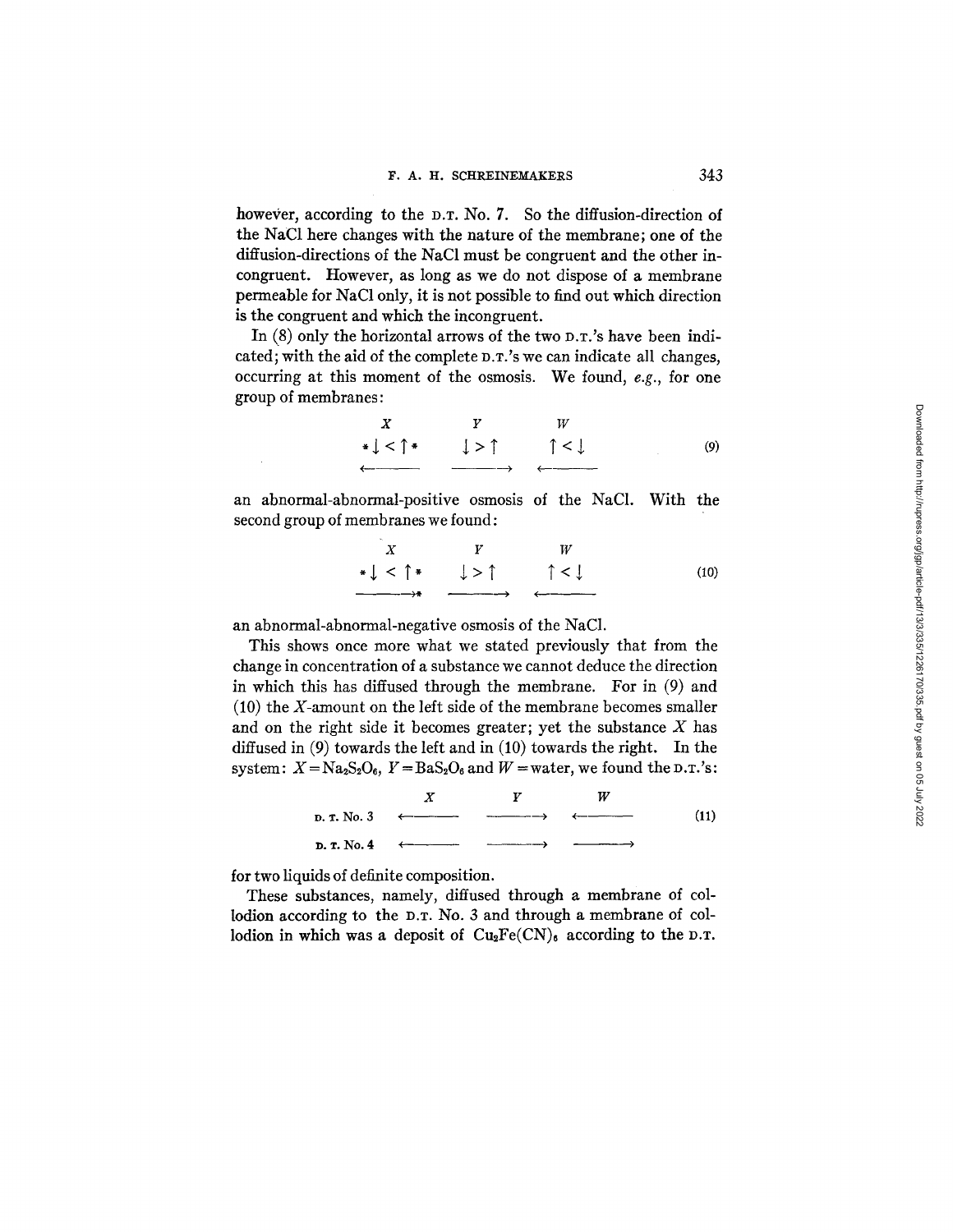No. 4. So here it is the diffusion-direction of the water which changes with the nature of the membrane used; through one of these membranes, therefore, the water diffused congruently, through the other incongruently.

In the system:  $X = NH_4Cl$ ,  $Y =$  ammonium succinate and  $W =$  water we also found for two liquids of definite composition the two D.T.'S which have been indicated in (11).

The D.T. No. 3 occurred when membranes (a) of collodion, (b) of cellophan and  $(c)$  of a pig's bladder were used.

The  $D.T.$  No. 4 occurred with a membrane  $(d)$  of collodion in which a deposit of  $Cu<sub>2</sub>Fe(CN)<sub>6</sub>$ ; (e) of parchment and (f) of a pig's bladder. As is apparent from  $(c)$  and  $(f)$  the water in the system diffuses through one pig's bladder towards the left and through the other towards the right. This contrasting behaviour will have its reason in the difference in their antecedents before they were being used as membranes, such as degreasing, etc.

Now we take the osmotic system:

$$
\text{water} \mid L \text{ (water + tartaric acid)} \tag{12}
$$

in which on the right side of the membrane is a solution of tartaric acid of definite concentration. If we bring a membrane  $M(W)$  in here, then we have the osmotic system:

$$
\begin{array}{c|c}\n\text{water} & M(W) & L \\
\hline\n\end{array} \tag{13}
$$

in which the water, as is indicated by thc arrow, will diffuse towards the right, namely towards the solution; so in this system the congruent direction of the water is towards the right.

If, however, we bring a membrane  $M(n)$  in this system, then it will depend upon the nature of this membrane whether the water will diffuse towards the right or towards the Icft; as there is no tartaric acid on the left side of the membrane, this will of course diffuse towards the left. So we can distinguish the two D.T.'S:

$$
\begin{array}{c}\n\text{water} \mid M(n) \mid L \\
\longrightarrow W \\
\longleftarrow \qquad \qquad \leftarrow \qquad \qquad Z \\
\longleftarrow \qquad \qquad \left(14\right)\n\end{array}
$$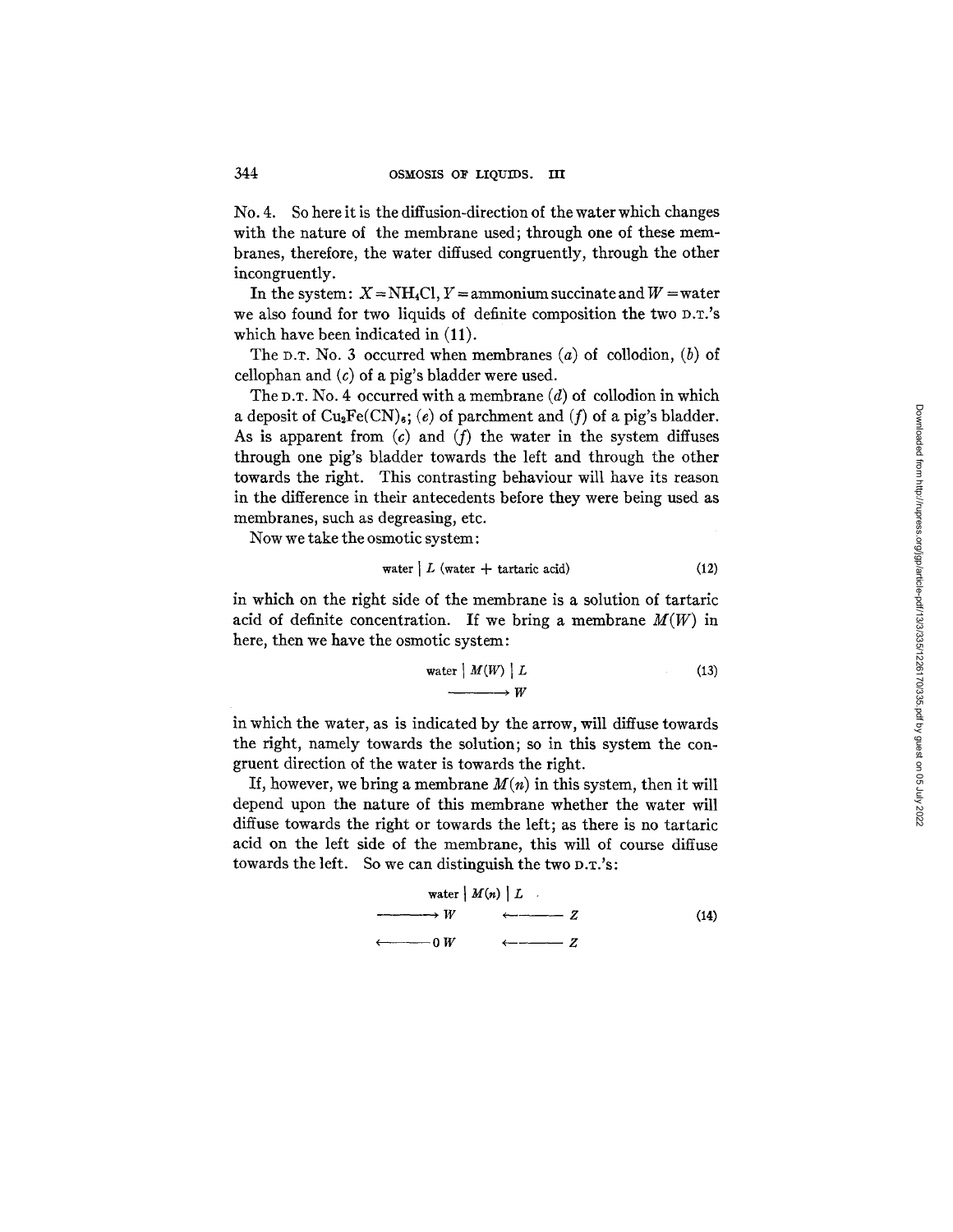in which the tartaric acid has been represented by Z. The sign 0 indicates that the water diffuses incongruently in the second D.T. With a membrane of cellophan we found the first D.T.; for the water diffused through this membrane towards the solution. With a membrane made of a pig's bladder we found the second D.T.; for the water diffused, just as the acid, through this membrane from the solution towards the water, consequently in incongruent direction.

It appears from the examples discussed above, that in a given system it depends upon the nature of the membrane *M(n)* whether one or more (not all) substances will diffuse incongruently; we may also imagine membranes, through which a certain substance in a given system does not diffuse, although the membrane is permeable for this substance.

Let us take *e.g.* the system (11) in which the water diffuses through some membranes towards the left and through other membranes towards the right. As transition we may also imagine a membrane, through which no water diffuses, so that we have the transition-- D.T.:

 $X \longrightarrow Y \longrightarrow W$  (15)

Then we have a system, in which at that moment no water passes through the membrane, although the membrane is permeable for water.

A similar phenomenon often occurs during the osmosis. If we leave a system alone, so that it will run along its osmosis-path, then it often occurs that one of the substances will diffuse towards the left in one part of this path and towards the right in the other part. So during the osmosis there must be a moment, in which one D.T. passes into the other and this substance does not diffuse, of course.

These considerations may also be extended to the case that  $n$ substances pass through the membrane; then we find: (1) there are  $2<sup>n</sup>$  conceivable D.T.'s; (2) the composition of the two liquids determines which D.T. is incongruent and, therefore, not possible; (3) the nature of the membrane determines which of the  $2<sup>n</sup> - 1$  other  $p.r.'s$  will occur.

From this it appears that the composition of the two liquids and the  $O.A.'s$  of the *n* substances resulting from them now only play a small part; all these O.A.'s together namely determine one single D.T.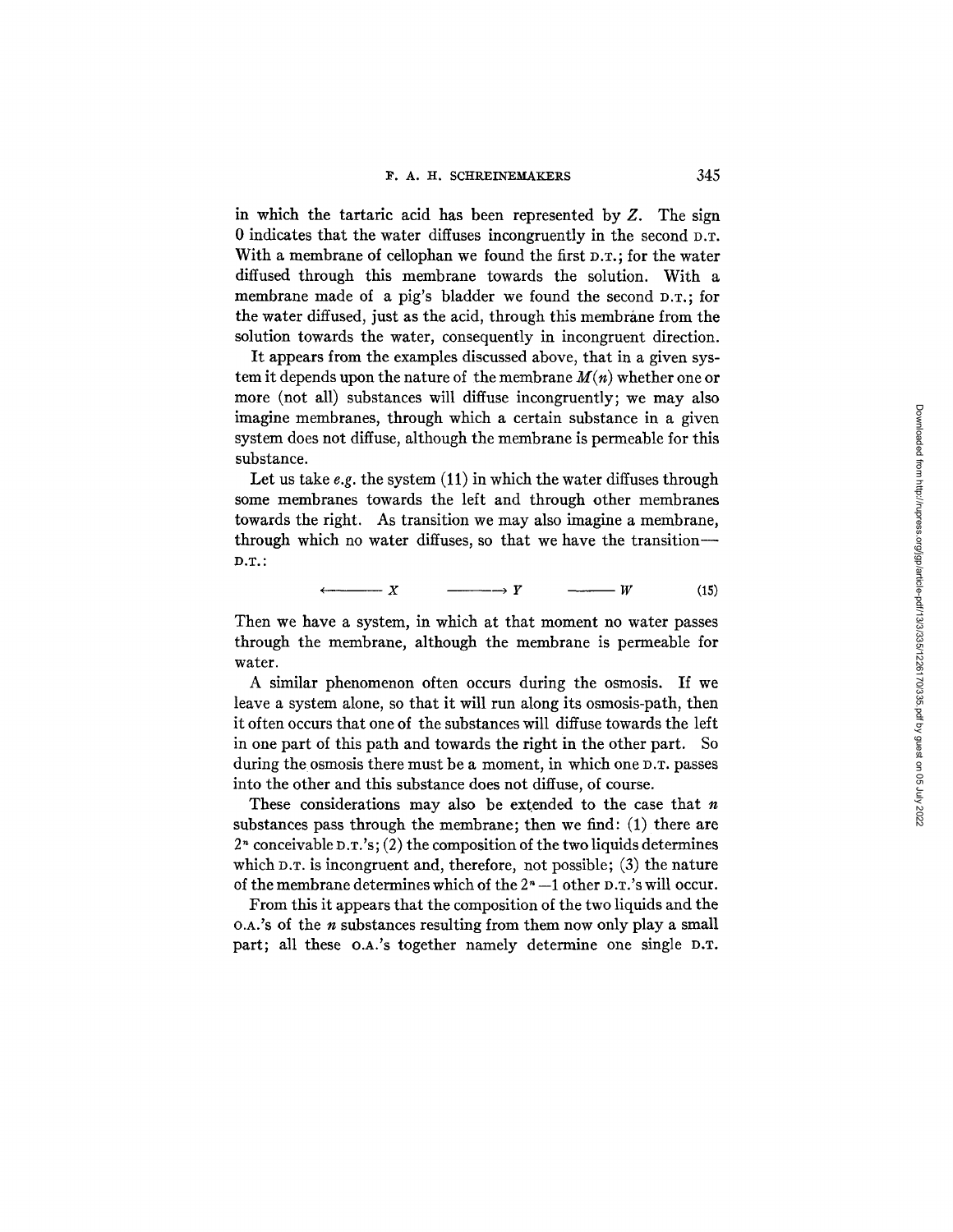only, *viz.* the incongruent one, consequently the D.T. which is not possible. The membrane, which has the choice of the  $2<sup>n</sup>-1$  remaining O.T.'S now plays the important part here. If, however, we put  $n=1$ , *viz.* a membrane permeable for one single substance only, then the situation becomes altogether different. Then there are only  $2<sup>n</sup> = 2$  D.T.'s conceivable; the composition of the liquids determines which D.T. will be incongruent and, therefore, not possible. So now there remains only one D. T., sO that the membrane has no choice any more. In accordance with the preceding we therefore find here also: in a given system a substance  $S$  will always diffuse through a membrane *M(S)* in the same direction, *viz.* congruently; the nature of the membrane has no influence on this.

Let us imagine the case that there are six diffusing substances; then there are  $2^6 = 64$  D.T.'s. If we take two liquids of definite compositions then 63 D.T.'S must still remain; it now depends upon the membrane which of those 63 D.T.'S will occur. If only we could find the membranes adapted for this, we perhaps might see these six substances diffusing in 63 different ways, and in each of these D.T.'s alternatively positive or negative and normal or abnormal osmosis may occur besides.

We must also take into consideration that the membrane is a colloidal substance, so that it may change its nature and, therefore, also its D.T., under the influence of all sorts of factors, *e.g.* the influence of the diffusing substances, age, hysteresis, etc. So we need not be surprised, when Nature, with the osmosis in vegetable and animal tissues, sometimes shows us an abundance of phenomena and a change of D.T.'S under all sorts of internal and external influences.

## SUMMARY

If only one substance S passes through a membrane, the nature of this membrane is not of importance with respect to the direction of the diffusion; this is namely determined only by the O.S.A. of the two liquids.

If, however, more substances pass through a membrane, the nature of this membrane is of great importance.

If  $n$  substances diffuse through a membrane, we can distinguish  $2<sup>n</sup>$  cases, when we take into consideration only the direction in which